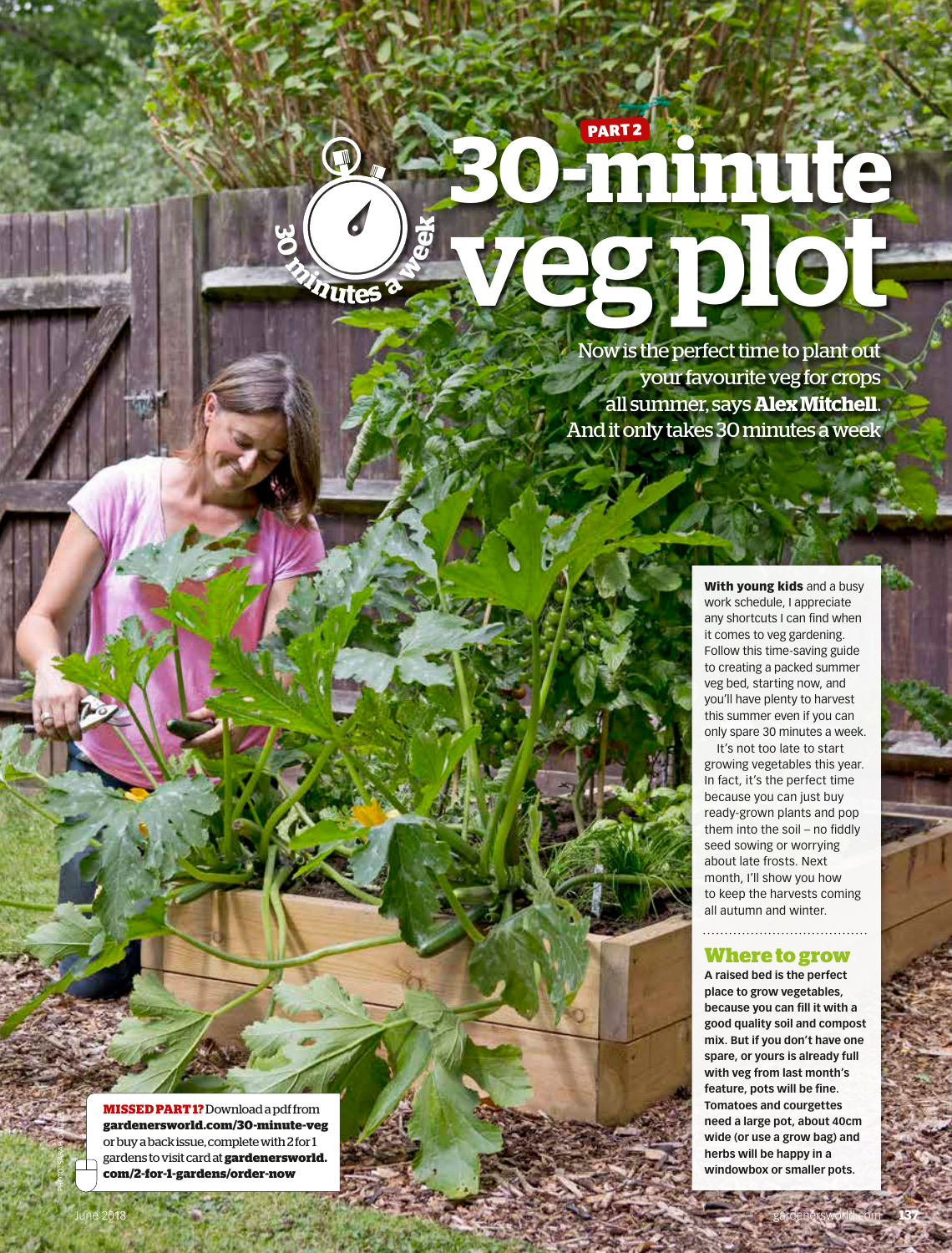**Trouble-free and prolific, two courgette plants will feed a family. Give them plenty of space as these are big plants.**

- 1 **Choose a sunny position. If in a raised bed, plant about 40cm from the edge so it can grow outwards and tumble down the side, saving precious space within the bed for other crops. Water in well to settle the soil around the plant.**
- 2 **Feed with a tomato feed every two weeks once flowers have formed and don't let them dry out – these are thirsty plants.**

## Now risk of frost is past, you can plant tomatoes, courgettes and herbs outside, to romp away. You're skipping the<br>time-consuming process of sowing seeds and protecting seedlings under cover, and these larger plants are l







3 **Pick courgettes regularly when they're about 10cm long, cutting through the stem at the base with a sharp knife. Don't leave them or they will turn into marrows, seemingly overnight!**



**A summer staple, these are easy to grow if you buy plants now. Four tall plants will give you lots of fruits in a fairly small space.** 

- 1 **Make a wigwam 40cm wide, to support your tomatoes with four 2m tall bamboo canes, secured at the top with twine. Plant a tomato plant at the base of each cane and water well.**
- 2 **As the plants grow, tie the main stem to its cane. As shoots form in the join leaves, pinch them out with your fingers. When the plants have grown to the height of the wigwam, chop the tops off. Find out more on p143.**
- 3 **Water well and feed the plants with a tomato feed every two weeks once you can see small fruits forming. Pick individual tomatoes as they ripen from the lower trusses of the plant first.**





**Perfect to grow with tomatoes as they like the same conditions. Buy a plant from the garden centre or supermarket.**

-

**Plant in a sunny spot at the edge of the bed, water in well and don't allow the plant to dry out. Pick leaves little and often by snipping or pinching out the stems with your fingers back to a pair of new leaves. This way the plant will keep producing new leaves and stay bushy not leggy.**

**Buy a plant now from the garden centre or supermarket and plant out for years of pickings, as your chives resprout each spring.** 

**Plant in a sunny spot and water in well. To harvest, snip a bunch of leaves with scissors at the base. They will then regrow. Cut off flower stems to encourage new leaves. Eat the flowers in salads. Water when the soil looks dry. Don't panic when it dies back in winter, this is normal.**





PHOTOS: SARAH CUTTLE; PAUL DEBOIS; GETTY/PETER TSAI PHOTOGRAPHY; JASON INGRAM; TIM SANDALL





Now risk of frost is past, you can plant tomatoes, courgettes and herbs outside, to romp away. You're skipping the